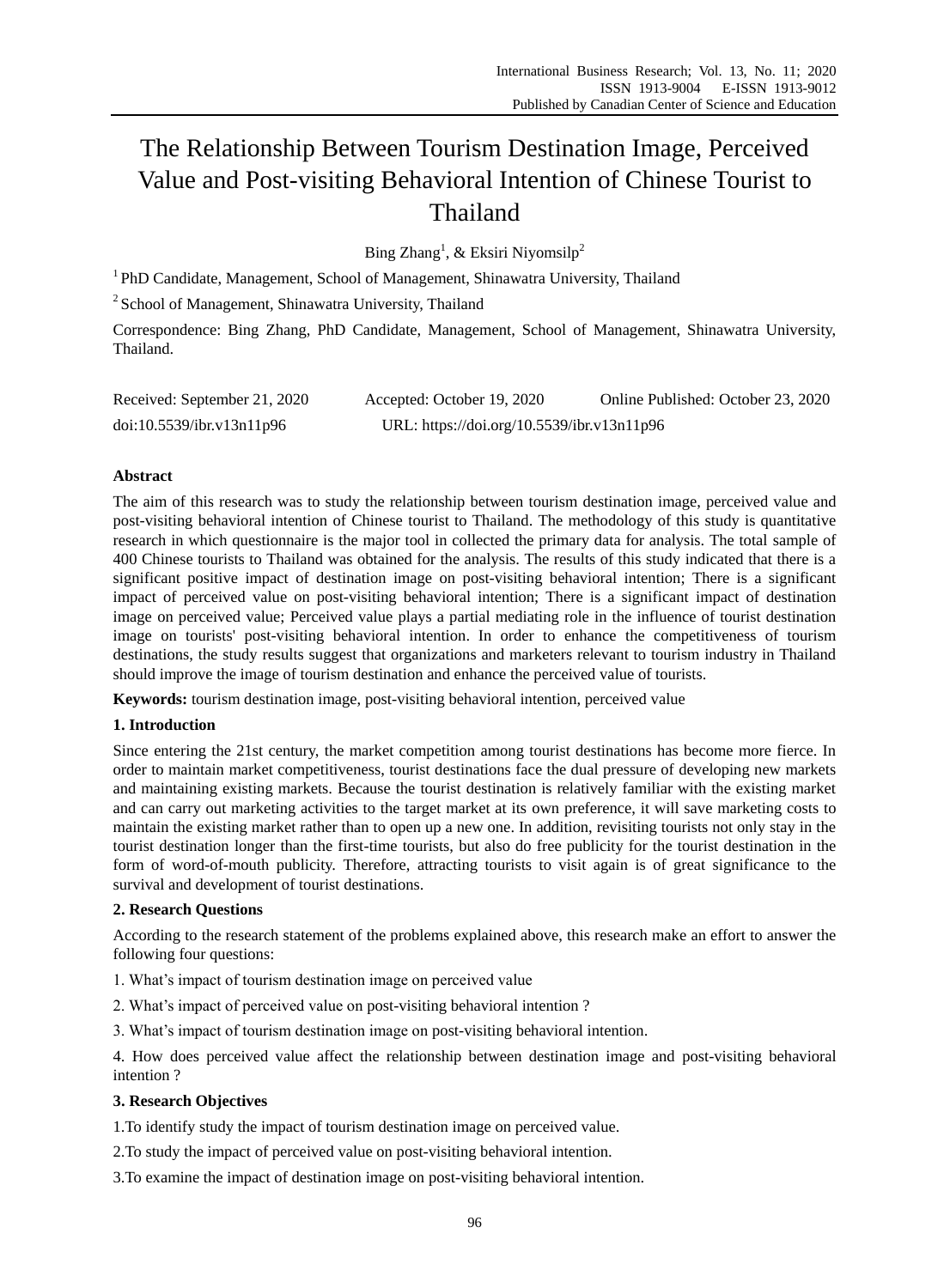4. To examine the mediating role of perceived value between

destination image and post-visiting behavioral intention.

#### **4. Conceptual Framework**



#### **5. Literature Review**

## *5.1 Connotation of Tourism Destination Image*

Chi and Qu (2008) proposed, The psychological representation of the basic understanding, feeling and overall perception of certain destinations mastered by individuals is called destination image. Guan Xinhua et al .(2015) think that the overall impression of the individual is the image of the tourist destination. Chen et al .(2016) pointed out from the perspective of tourism marketing, For potential visitors, The destination image can show the advantages and disadvantages of the destination, It is an important foundation of destination marketing. Endah (2017) put forward that the image of tourist destination is the individual's own cognition of destination, can act as a driver of the decision making process. From the above review of the relevant literature. Based on the above review of its concept, This paper adopts the generally accepted definition of tourist destination image, That is, all the views, including beliefs, opinions and impressions, formed by tourists on tourist destinations.

#### *5.2 Tourism Destination Image Study*

Since 1970s, the study of tourism destination image has gradually become an important subject in the field of tourism destination marketing Scholars study the types of tourist destination images from various perspectives. Gunn(1988) from the perspective of tourists, Tourism destination image is divided into two categories: original image and induced image. The original image refers to the impression of the tourist before reaching the destination, This impression is mostly because of news, books, television, network and other media spread and formed; Induced image is the tourist destination through a variety of channels to introduce tourists about the advertising, publicity, promotion and so on, So that tourists can form an impression of the place. Fakeye、 Crompton(1991) according to the previous research, Tourism destination image is divided into three categories: original image, induced image and comprehensive image. Among them, Comprehensive image refers to the comprehensive information produced by tourists after visiting their destination, It also includes previous knowledge of the site. Gartner(1993) study again optimizes the type of destination image, Put forward the "three-dimensional structure ", That is, cognitive image, emotional image and moving image. This article also describes the cognitive image, He believes that the cognitive image is not only determined by the tourists' perception of the image of the place, Also determines the non-local residents of the image of the [53] perception. Cleary(1999) through research, the tourist destination image consists of cognitive image, emotional image and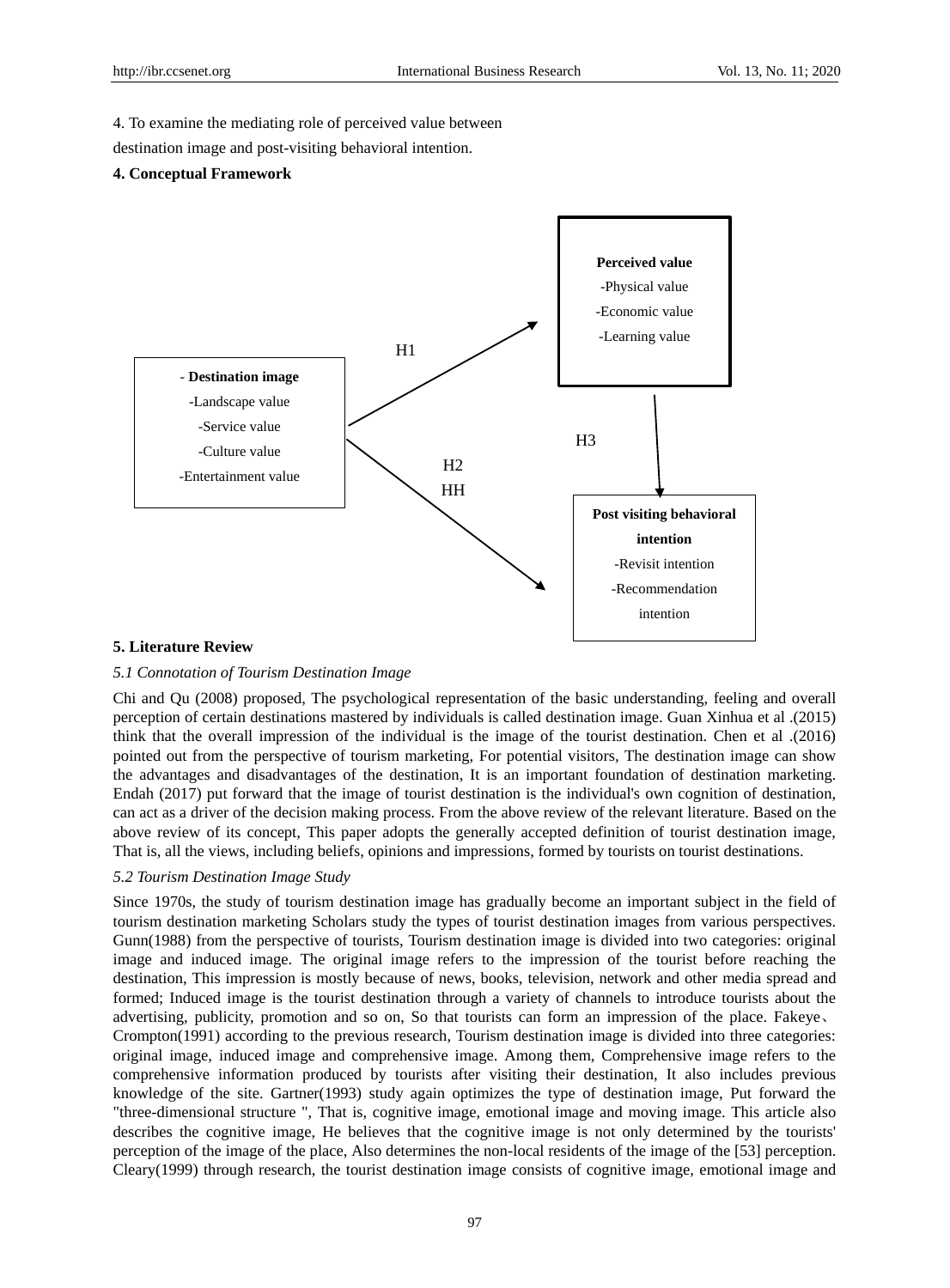overall image, known as "new three-dimensional structures ". Son(2005) classified from subjective to objective, The image of tourist destination is divided into conceptual image and evaluation image, Among them, Conception image refers to tourists' understanding of the environment of tourist destination, Evaluation image refers to the cognitive image and emotional image of tourists. On the basis of the above four dimensions, the article further refines the image of the tourist destination emotion into six dimensions, adding the two dimensions of "disliked, liked, interesting and boring.

Bai Liming (2007), a domestic scholar, constructed a "three-dimensional measurement model of tourism destination image" from the perspective of methodology: the actual image, the launch image and the perceived image of the tourism destination image of Yangshuo in Guilin are scientifically and comprehensively measured and compared. Hu Xianyang, Bai Kai and Wang Li (2013), based on the theory of image restoration, summed up the image restoration table of tourist destination, and divided the strategy of destination image restoration into six dimensions: denial, evasion of responsibility, attack, reduction of external attack, correction action, formal greeting, recognition and apology. At present, scholars at home and abroad basically agree with the "new three-dimensional structure ", and after a more in-depth study, it also confirms that the structure is also applicable to the cultural background of China. Zhao Jingyuan, Ma Peng, Lu Zhengying (2013) divided the destination into environmental image, service facility and product image, function image; Bai Zhiping (2015) divided the destination image into scenic spot landscape natural characteristics, scenic spot reception service and management, infrastructure construction and service, cultural environment, city impression several factors; Shi can (2018) evaluated the destination image from the aspects of scenery and sanitation, scenic spot price, scenic spot service, infrastructure.

On the basis of previous studies, domestic and foreign scholars have further expounded the elements of tourism destination. Scholars at home and abroad have different views on the whole tourist destination, and the emphasis on the elements of the tourist destination image will be different. From the point of view of tourists, the experience of tourists is divided into different categories and elements. From the integrity of tourism image, let tourists give the impression of tourist destination. The following table lists scholars' research on the elements of tourist destination

#### *5.3 Connotation of Perceived Value*

Zeithaml (1988) through research, First put forward the concept of customer perceived value, Mainly based on the psychological perspective. He showed, In service contacts, An individual's overall assessment of goods or services. Then, Some scholars put forward different views. Woodruff (1997) in his research, Perceived value refers to the use of a product by an individual in a given situation, evaluation of the performance of the target product and the effect after use, This can facilitate or hinder the customer's own purchase intention. Morrison(1998) put forward that the perceived value of tourists is based on their own cost and income comparison, so as to psychological evaluation of the products and services provided by tourism companies. Duman and Mattila (2005) In their research, it is shown that the perceived value of tourists is the subjective result of comparing the experience of tourists in tourism with the money and time they spend. Huang Yinghua and Huang Fucai (2007) define the perceived value of tourists from the perspective of satisfying tourists' expectations. It is a comprehensive evaluation of consumption experience, preference and knowledge and their input and performance in tourism consumption. Li Wenbing and Zhang Hongmei (2010) studied the perceived value of tourists in a specific situation from the perspective of the benefits and losses experienced by tourists. It also points out that it is the overall evaluation of tourists for the various commodities and services provided to tourists by relevant personnel that meet their needs. To sum up, the perceived value of tourists used in this study is the subjective result of comparing the experience of tourists in tourism with the money and time they spend.

#### *5.4 Perceived Value Study*

The measurement of tourist perception value has always been a hot issue in academic circles. There are two ways to measure, One is to explore the relationship between perceived value and tourism destination image, service quality and other variables. In the literature on this category, In measuring perceived value, Most scholars adopt a holistic, non-specific approach. The foreign scholars Duman and Mattila(2005)、Chen and Tsai(2007), as well as Chen and Chen(2010) measure the perceived value by using a single dimension scale including five topics. Chinese scholars Su Lujun and Huang Fucai (2010) and Guo Anxi (2013) also used a single dimension to measure the perceived value of tourists, Includes four measurement items. Other The other is to explore the perceived value of tourists in a particular tourism situation and analyze their measurement dimensions. This type of research focuses on its multi-dimensional structure. Sanchez et al .(2006) explored the perceived value of tourists to the purchase of tourism products in their article and developed a scale covering six dimensions. Ma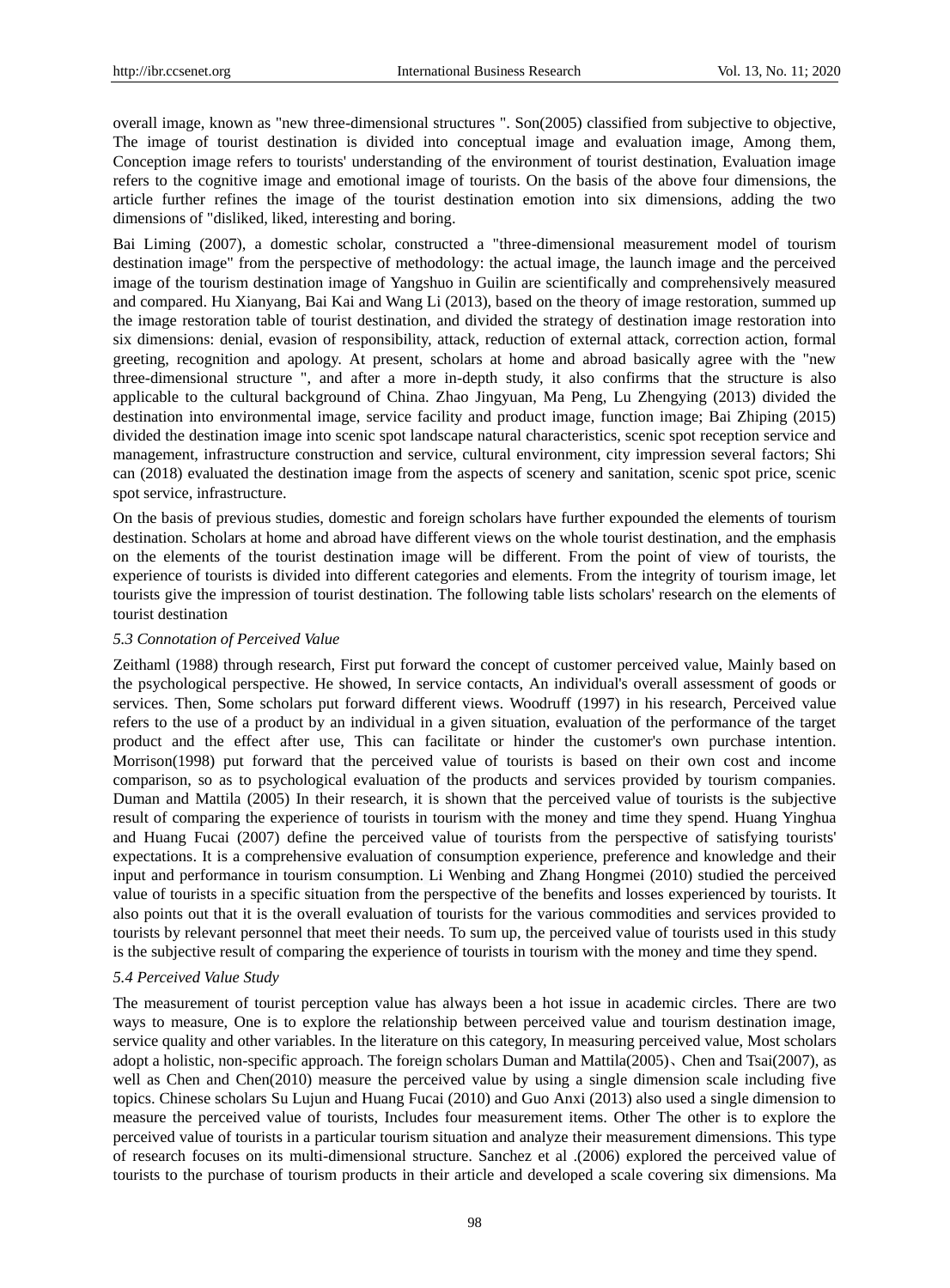Ling and Bao Jigang (2012) and Cai Weimin (2015) summed up seven dimensions of perceived value. Guo Anxi et al .(2019) verify the influence mechanism of tourist perceived value dimension on revisiting intention from four dimensions of perceived value-based on the perspective of team tourists

Through the review of the relevant literature, we can see that in different situations, scholars have divided the perceived value into different dimensions. This paper mainly discusses the relationship between perceived value and other variables. Therefore, the four-dimensional scale is used to measure the perceived value of tourists.

# *5.5 Connotation of Behavioral Intention*

Fishbein and Ajze(1975) studies show that behavioral intention is the willingness intensity of specific actions made by customers in the future. It has both potential real purchase actions in the future and the intention to introduce them to others for specific goals. Zeithaml et al. (1996) proposed that behavioral intention refers to people having subjective The conscious judgment of various behavioral tendencies that may occur in the future. Lee et al. (2007) and Chen and Tsai(2007) studies show that, Behavioral intention is that individuals may revisit the same destination and recommend it to others in the future. Žabkar et al .(2010) proposed, Tourist behavior intention is that tourists participate in tourism and experience tourism activities, For tourism products or services already purchased, Possible future actions, Among them, the most representative is the possible future intention of tourists and the possibility of publicity to others. Hyun et al. (2011) show that behavior intention refers to the possibility of positive evaluation, recommendation to others and possible re-occupation in the future. Li Wei (2016) believes that a series of follow-up behaviors generated by tourists under the stimulation of various elements of the consumption place are called behavioral intentions Based on the above discussion, this study adopts the existing definition, that is, the intention of tourist behavior refers to the possibility that tourists may recommend to others and re-visit themselves in the future after visiting a certain destination.

#### *5.6 Behavior Intention Study*

The measurement of tourist behavior intention is usually composed of multiple dimensions. Parasuraman et al. (1996) measure the customer's behavioral intention in the measurement of tourism-related research through five aspects: premium purchase intention, loyalty, internal response, behavior transformation and external response, Relevant scholars also put forward different measurement dimensions. Castro et al. (2007) summarized the future behavior intention of tourists into two indicators, They are the intention to revisit the destination and the intention to recommend the destination to others. Prayag and Ryan (2012) point out that the most commonly used variables used to capture tourist behavior intentions associated with tourist destinations include revisiting destination intentions, recommending destination intentions to others, and word of mouth dissemination. Jin et al. (2013) define behavioral intention as the possibility of revisiting the destination and the possibility of recommending the destination to relatives, friends and others in the future. Han Chunxian (2015) showed that, The measurement dimension of customer's future behavior loyalty is also applicable to the study of tourist behavior in tourism related research fields, Refers to the willingness of tourists to recommend or visit the destination again. Yang Ni et al. (2015) proposed the tourist behavior intention, With the will to recommend to others, There is also a willingness to visit again in the future. Liu Jingyan and Jing Jinjing (2015) proposed that tourist behavior intention can be measured by revisiting, sharing and recommending three indicators. Tu Hongwei et al. (2017) also used two indicators to measure tourists' behavior intention, It is also called mixed loyalty.

Through the review of relevant literature, it can be found that "recommendation" and "revisiting" are regarded as two important measurement dimensions, which have been recognized by many scholars. This paper draws lessons from many achievements and adopts "recommendation intention" and "revisiting intention" as the measurement dimension. The recommendation intention indicates the possibility that the individual introduces to the friends and relatives around him (Prayag G et al.2015). The willingness to revisit indicates the possibility of individuals returning to play in the future (Papadimitriou D et al.2015)

#### **6. Research Hypothesis**

#### *6.1 Relationship between Tourism Destination Image and Perceived Value*

The close relationship between tourist destination image and perceived value has always been the focus of scholars. Cheng and Lu (2013) explore the causal relationship between tourism destination image and perceived value, and the results of structural equation model show that there is a positive correlation between them. Aliman et al .(2014) investigated 482 visitors visiting lankavi in 2013 and verified the effect of three variables, namely, tourist expectation, perceived quality, and destination image, on perceived value and tourist satisfaction. regression analysis showed that destination image was positively correlated with perceived value, and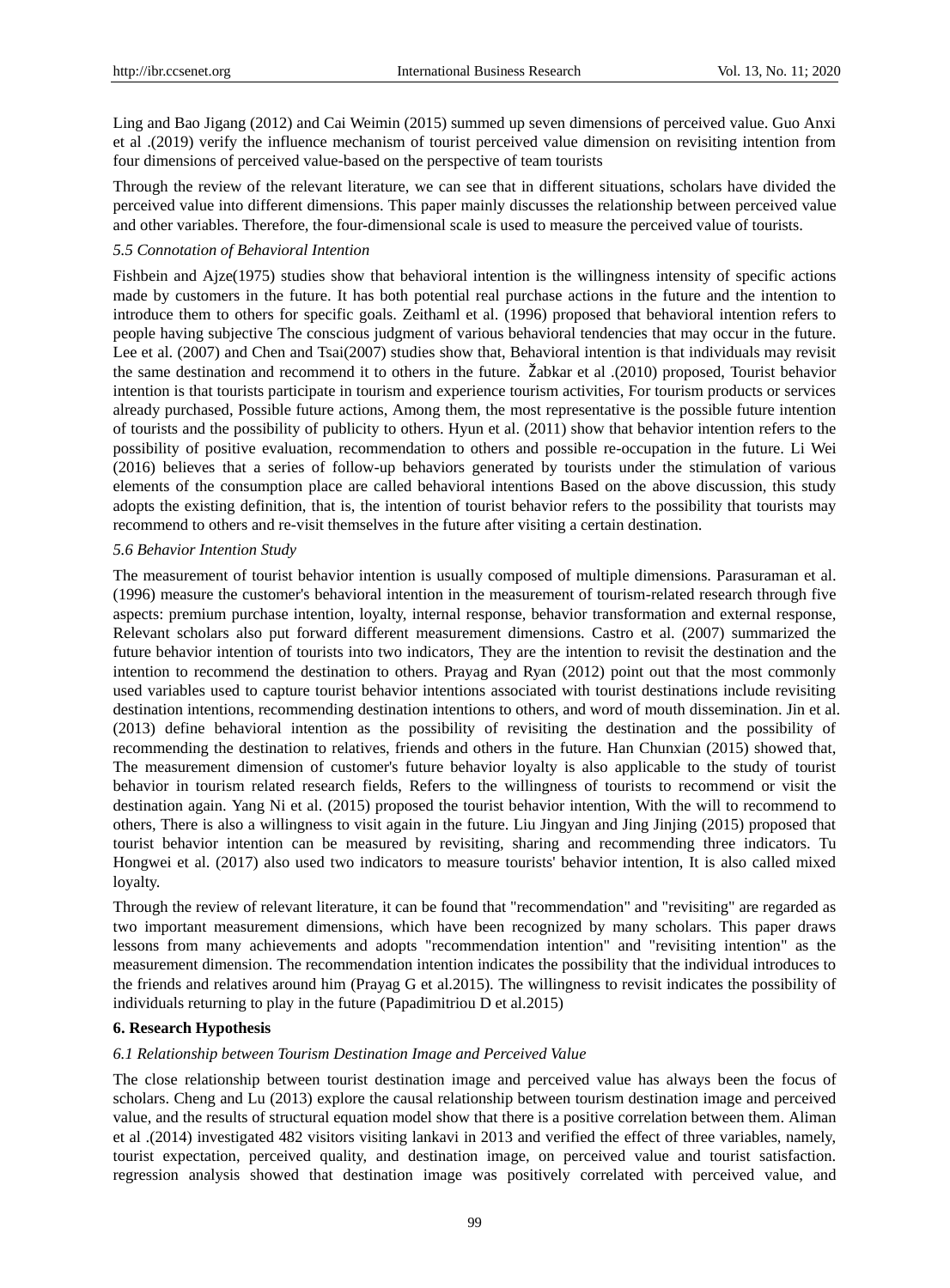destination image was the most important antecedent variable of tourist perceived value compared with other independent variables. Lban et al .(2015) take the festival tour as an example. The results show that the image of tourist destination affects the perceived value and further affects the intention of tourists to visit again.

## *6.2 Relationship Between Perceived Value and Tourist Behavior Intention*

The perceived value of tourists will not only have an effect on the individual's decision before the trip, but also on their related behaviors after the visit (Lee et al.2007). The research shows that in-depth study of perceived value is helpful for tour operators to understand tourists' current and future behavioral intentions, and can be used as an effective predictor of tourists' behavioral intentions (Cheng et al.2013). After their investigation, Hutchinson et al. (2009) showed through data that the positive perceived value of golf tourists led to their positive behavioral intentions (such as revisiting intentions and word-of-mouth communication).Cheng and Lu (2013) confirmed that tourists' perceived value has a positive impact on their intention to revisit. The study of Wu et al. (2016) also confirmed that the destination value perceived by tourists after playing is significantly positively correlated with the possible behavioral intentions of tourists in the future

## *6.3 Relationship Between Tourist Destination Image and Tourist Behavior Intention*

For tourists, image is very important. Through in-depth and thorough analysis of tourist destination image, a series of behaviors that tourists may show in the future can be further analyzed. As far as tourists themselves are concerned, destination image not only influences tourists' views on the place, but also influences decision-making process and behavioral intention (Lin et al.2016, Kim et al.2013). Kaesung et al. (2013) investigated tourists participating in Korean sports events and found that destination image has a positive effect on tourists' behavioral intention. Liu et al. (2015) investigated mainland tourists visiting Macau and verified that there was a significant positive relationship between destination image and actual tourists' behavioral intentions. Fu et al. (2016) investigated relevant tourists visiting reality shows and also confirmed that destination image was positively correlated with recommendation intentions. Based on the above, this study proposes the following hypothesis:

H1 Destination image has a significant positive impact on the perceived value.

- H2 Destination image has a significant positive impact on the post-visiting behavioral intention.
- H3 Perceived value has a significant positive impact on post-visiting behavioral intention.

H4 Perceived value plays a mediating role between destination image and post-visiting behavioral intention.

## **7. Research Methodology**

This study is a quantitative research design using survey questionnaire to collect data from Chinese tourists who have finished their tour. Population in this current research are 9.2 million Chinese tourists . Since there is a known population size, the author applied Yamane's Table for the sample size. The result presents 400 samples. The sampling and questionnaire distribution were conducted based on purposive approach. The departure halls of Don Mueang International Airport and Suvarnabhumi International Airport were chosen as the sites for the distribution of questionnaires. After the data collection, the reliability of the data would be tested by Cronbach's Alpha testing. The score was 0.933. A five-point Likert type scale was used to measure each variable. After the completion of the data process, descriptive, correlation and regression analysis is conducted to test study hypotheses and answer the research questions .

## **8. Findings and Discussion**

The results of correlation analysis of the relationship of tourism destination image, perceived value and post-visiting behavioral intention are as follows: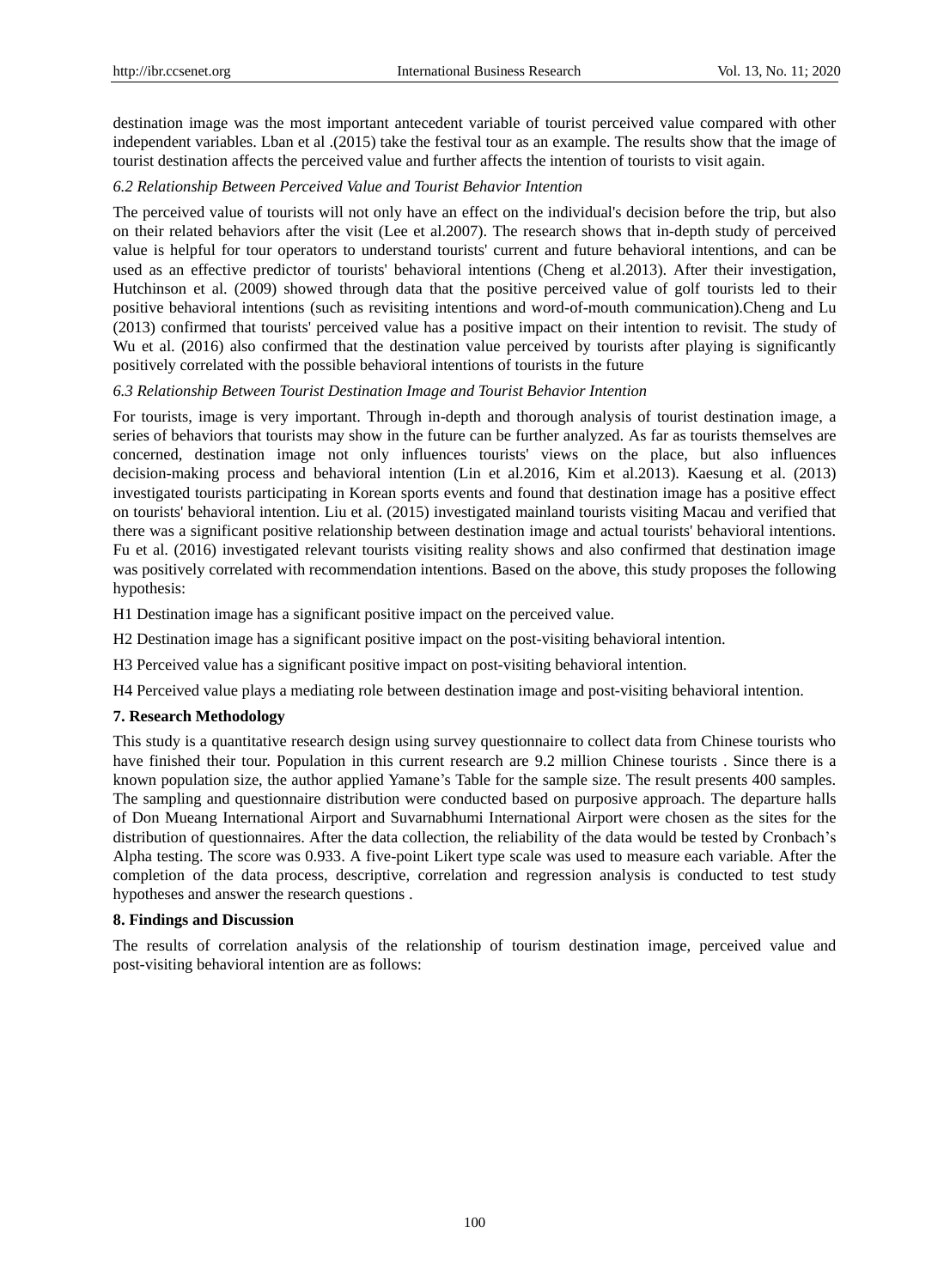|                                   | landsc                                  |          |                                              |                | physicalEconomiclearning |                 |              | revisit                    |                                     |   |
|-----------------------------------|-----------------------------------------|----------|----------------------------------------------|----------------|--------------------------|-----------------|--------------|----------------------------|-------------------------------------|---|
|                                   | image serviceentertainmentculture total |          |                                              | value          | value                    | value           |              |                            | total intentionrecommendation total |   |
| Landscape image                   | - 1                                     |          |                                              |                |                          |                 |              |                            |                                     |   |
| Service image .354** 1            |                                         |          |                                              |                |                          |                 |              |                            |                                     |   |
| Entertainment .339**.230**        |                                         | 1        |                                              |                |                          |                 |              |                            |                                     |   |
| image                             |                                         |          |                                              |                |                          |                 |              |                            |                                     |   |
| Culture image $.280**0.248**$     |                                         | $.278**$ | 1                                            |                |                          |                 |              |                            |                                     |   |
| total                             | $.718**.648**$                          | $.701**$ | $.661**$ 1                                   |                |                          |                 |              |                            |                                     |   |
| Physical value $.439**.228**$     |                                         | $.398**$ | .218**.474**                                 | $\overline{1}$ |                          |                 |              |                            |                                     |   |
| Economic value $.433**.315**$     |                                         | $.242**$ | $.172**.422**.368**$                         |                | 1                        |                 |              |                            |                                     |   |
| Learning value $.478**.352**$     |                                         | $.339**$ | $.289**.713**.442**$                         |                | $.436**$                 | 1               |              |                            |                                     |   |
| total                             | $.816**.385**$                          | $.417**$ | $.294**.699**.755**$                         |                | $.757**$                 | $.829**$        | $\mathbf{1}$ |                            |                                     |   |
| Revisit intention $.204**$ . 125* |                                         | $.620**$ | $.245**.454**.266**$                         |                | $.154**$                 | $.195**$ .260** |              | $\mathbf{1}$               |                                     |   |
| Recommendation.307**.251**        |                                         | $.265**$ | $.922**.638**.224**$                         |                | $.192**$                 |                 |              | $.313**$ $.316**$ $.226**$ | 1                                   |   |
| intention                         |                                         |          |                                              |                |                          |                 |              |                            |                                     |   |
| total                             | $.317**.229**$                          | $.590**$ | $.689**.680**.315**.217**.314**.362**.839**$ |                |                          |                 |              |                            | $.719**$                            | 1 |

Table 1. The Relationship of Tourism Destination Image, Perceived Value and post-visiting Behavioral Intention

The results of Table 1 indicate that There is a significant positive correlation between landscape image, service image, entertainment image, cultural image and physical value, economic value learning value, revisit intention and recommendation intention; physical value, economic value and learning value have significant positive impact on re-visit intention and recommendation intention, which support H1, H2, H3.

Table 2. Mediating Effect of Perceived Value Between Destination Image and post-visiting Behavioral Intention

|                       | Dependent variables  |                 |                          |  |  |
|-----------------------|----------------------|-----------------|--------------------------|--|--|
| Independent variables | behavioral intention |                 | Post-visiting behavioral |  |  |
|                       |                      | Perceived value | intention                |  |  |
| Destination image     | $.680***$            | $.699***$       | $.532***$                |  |  |
| Perceived value       |                      |                 | $221***$                 |  |  |
| F                     | 341.467***           | 379.750***      | 188.191***               |  |  |
| R                     | 0.462                | 0.488           | 0.487                    |  |  |

Note: \*P<0.05, \*\*P<0.01, \*\*\* P<0.001

Table 2 shows that the destination image is an independent variable and the post-visiting behavioral intention is a dependent variable. The destination image has a significant positive effect on the post-visiting behavioral intention (β=0.680, P<0.001); and regression 2 destination image is an independent variable and the perceived value is a dependent variable. The destination image has a significant positive effect on the perceived value  $(\beta=0.699, P<0.001)$ ; Regression 3, with destination image and perceived value as independent variables, post-visiting behavioral intention as dependent variable, destination image has significant positive effect on behavioral intention (β=0.532, P<0.01), which is less than the coefficient in regression 1. It shows that the perceived value plays a partial mediating effect in the influence of the destination image on the post-visiting behavioral intention, which supports H4.

The close relationship between tourism destination image and perceived value has always been the focus of scholars. Lban et al .(2015) take the festival tour as an example, the results show that the image of the tourist destination affects the perceived value and further affects the tourist's intention to visit again; there is a significant impact of destination image on behavioral intention. As far as tourists themselves are concerned, the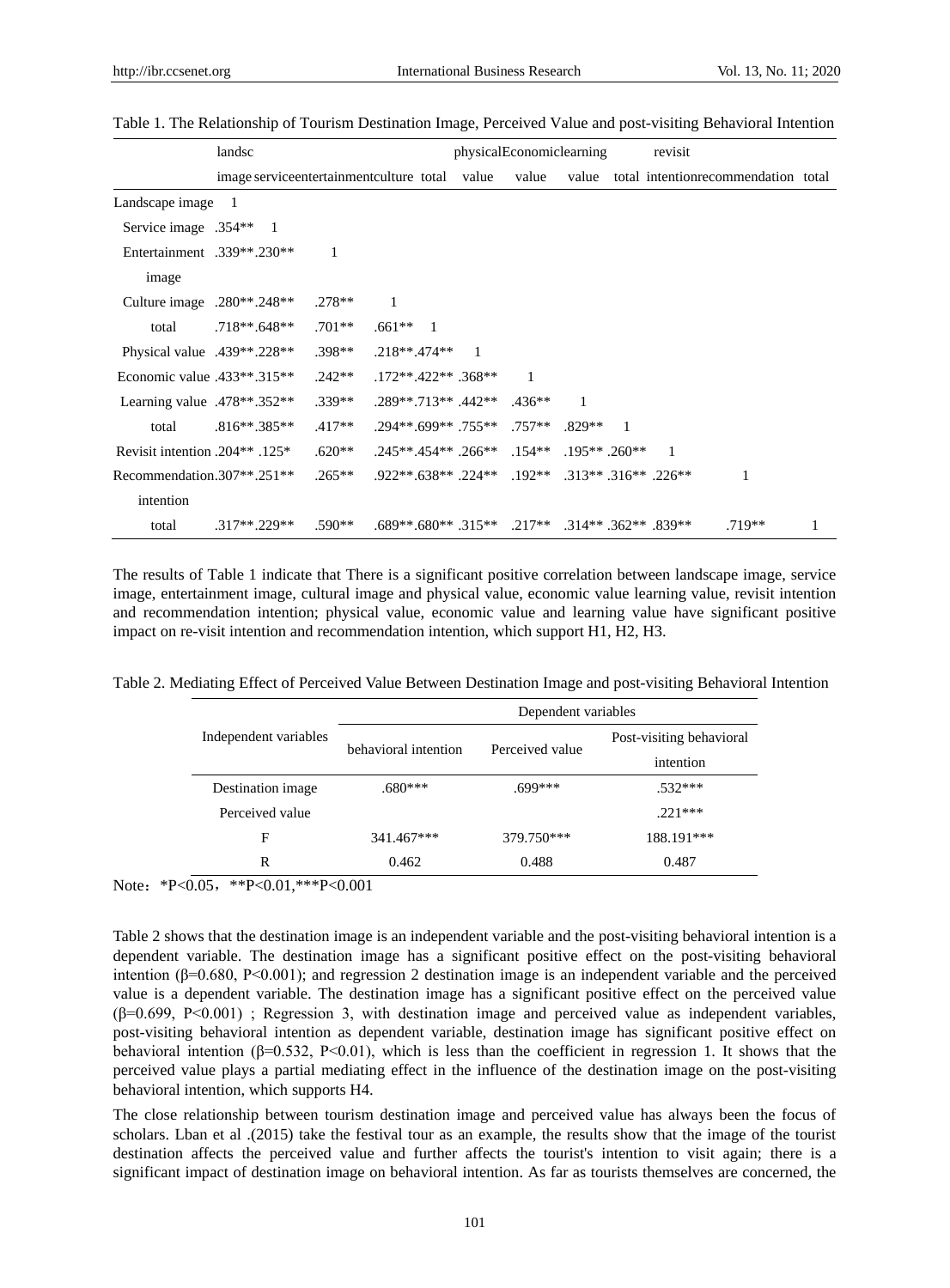image of destination not only affects the tourists' views on the place, but also affects the decision-making process and behavior intention; perceived value of tourists not only plays an important role in the pre-visit decision, It will also play a role in their related behavior after sightseeing. Petrick (2004) noted that, Perceived value can have an effect on the intention of tourists to recommend destinations and their intention to revisit in the future, In other words, Higher perceived value will lead to greater recommendation and revisiting intention, perceived value plays a partial mediating effect in the influence of the destination image on the behavioral intention.

## **9. Conclusion and Recommendations**

## *9.1 Conclusion*

For the destination, the tourist's revisiting behavior can not only help to reduce the marketing cost of the enterprise, but also make the destination maintain a high number of tourists, realize stable economic benefits, and even play the role of information dissemination channel. Spread word of mouth to potential tourists. This paper reviews and summarizes the relevant literature of previous scholars, and discusses the role of destination image on behavior intention. The selected sample is Chinese tourists in Thailand. Tourism destination image is the starting point of the theoretical research framework. Taking perceived value as the research path, this paper constructs the model of tourism destination image, perceived value and tourist behavior intention, and makes an empirical study on it through correlation analysis and regression analysis. Moreover, the mediating effect of perceived value is analyzed, and the following research conclusions are drawn in this study.

(1) tourism destination image positively affects the perceived value of tourists. This paper uses empirical test to find that perceived value will increase with the improvement of destination image. That is to say, tourists will feel a better tourist image after the destination tour, and tourists will feel that the value of this trip is higher. This is consistent with the previous research conclusions, indicating that the perceived value of tourists after travel and play has a great relationship with the image of tourist destination.

(2) Perceived value positively influences the behavior intention of tourists. The empirical results show that the higher the perceived value, the stronger the future behavior intention. Therefore, the perceived value of passengers can not only directly affect the behavior intention of tourists, but also play an intermediary effect between destination impression and behavior intention.

(3) The image of tourist destination has a positive influence on the behavior intention of tourists. Through the data analysis, the results show that the perceived value will increase with the improvement of the image of the tourist destination, and the behavior intention of the tourists in the future will increase with the enhancement of the perceived value. Therefore, destination image can not only directly affect behavioral intention, but also indirectly affect it through perceived value.

(4) Perceived value plays a partial mediating effect between destination image and post-visiting behavioral intention of Chinese tourists to Thailand. Through the test of mediating role, the destination image has a significant positive effect on the post-visiting behavioral intention ( $\beta$ =0.680, P<0.001); The destination image has a significant positive effect on the perceived value (β=0.699, P<0.001); destination image has significant positive effect on post-visiting behavioral intention  $(\beta=0.532, P<0.01)$ , which is less than the coefficient 0.680. It shows that the perceived value plays a partial mediating effect in the influence of the destination image on the post-visiting behavioral intention.

#### *9.2 Recommendation*

Based on the findings, some recommendations for the organizations are suggested as follows:

(1) Enhance the image of tourist destination. The good image of tourist destination can improve the perceived value of tourists, and then improve their recommendation intention and re-visit intention. Therefore, it is of positive significance to optimize the image of tourist destination.

(2) Improve the perceived value of tourists. If a tourist destination wants to enjoy a high reputation, so that tourists have the idea of repeated play, it should first ensure that tourists are provided with a high value tourism experience, so that tourists can really realize that the tour is worth the money when weighing the benefits received and the time, money and energy paid. In order to enhance the perceived value of tourists, tourism destination enterprises should strive to improve the quality of tourism products and services, provide authentic products and services; on the other hand, tourist destinations should provide reasonable prices for food, accommodation, transportation, tourism, shopping, entertainment and other industries, so that tourists feel that consumption is worth it in the course of tourism. The quality and price of services received are commensurate with the time and money spent. In order to establish a close relationship between passengers and destinations, and finally achieve the purpose of return visit and recommendation.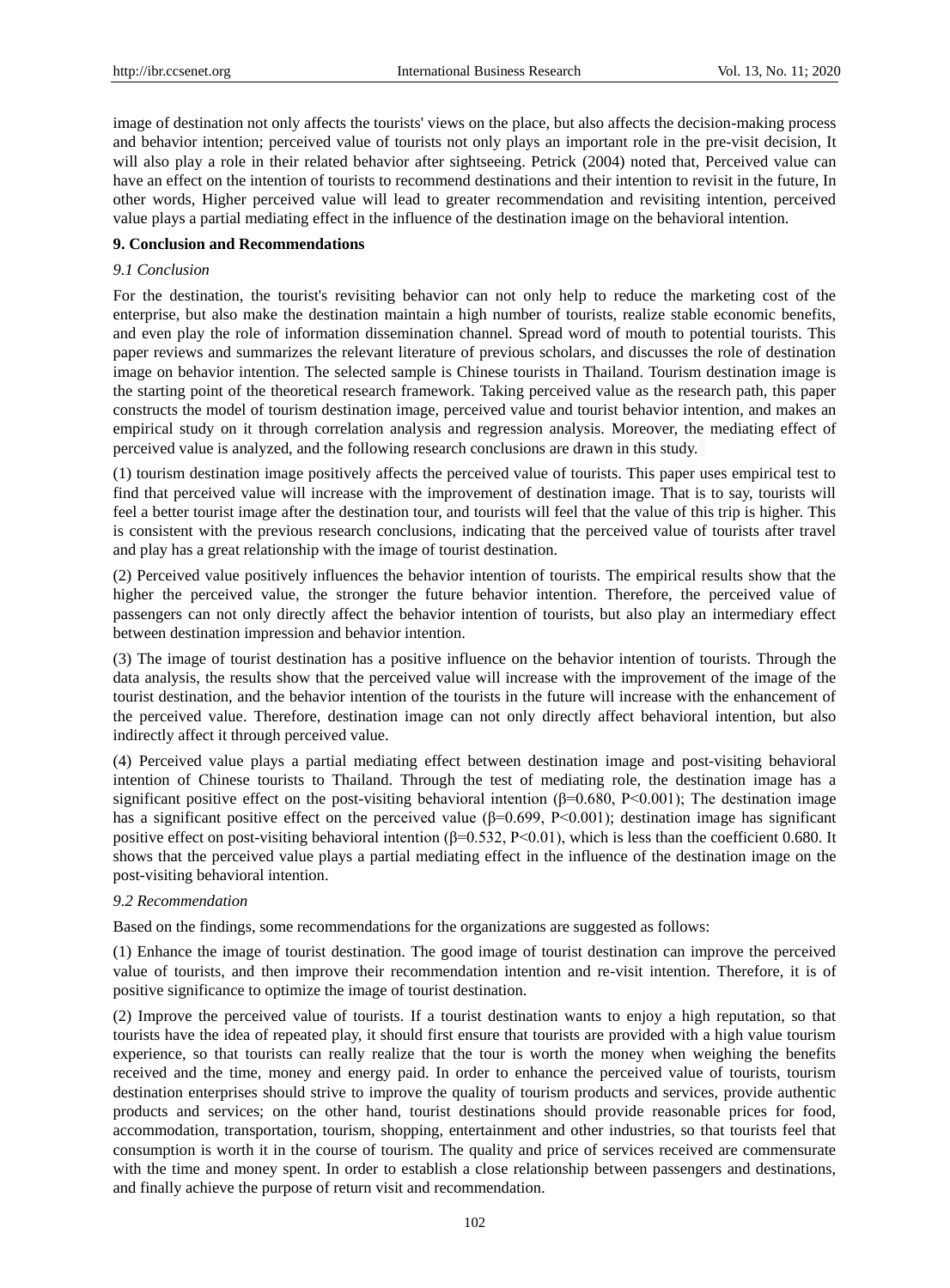#### *9.3 limitations and Future Research*

(1) this study selected Thailand as a tourist destination, the conclusion of the study may with similar tourist destinations in Thailand, which is not enough to reflect the general situation of different countries in the world. The future research can select other types of tourist destinations which are different from Thailand as the research object, and test the validity and universality of the research conclusions.

(2) the research time of this study is concentrated in September-December, because the time limit does not carry on the long-term and repeated investigation, the research result may have the deviation. Therefore, in future studies, we can try to collect samples at different times or expand the recovery time of samples, so as to reduce the possible sample deviation. Thus, the results of the same tourist destination at different seasons are tested.

(3) this study, we explore the influence mechanism of the independent variable of tourist destination image on the dependent variable of tourists' possible behavior intention in the future, and select the perceived value as the intermediary variable. Other variables that may have a related impact on tourist behavior intention are ignored. Therefore, in the future, we can try to add variables such as psychological distance to improve the study of this paper.

## **References**

- Aliman, N. K., Hashim, S. M., & Wahid, S. D. M. (2014). Tourist expectation, perceived quality and destination image: Effects on perceived value and satisfaction of tourists visiting langkawi Island, Malaysia. *Asian Journal of Business and Management, 2*(3), 212-222.
- Bai, L. M. (2007). Study on the Theory and Method of Image Measurement of Tourism Destination Taking Yangshuo Guilin as an example. *Nanning: Guangxi University*.
- Bai, Z. P. (2015). A Study on the Influence of Perceived Image on Tourist Loyalty in Cultural Famous Buildings Changsha: *Hunan Normal University*.
- Cai, W. M. (2015). Study on perceived value and intention of revisiting in rural tourist destinations Taking Sansheng Township of Chengdu as an example. *Journal of Southwest University for Nationalities*, *5,*  134-138.
- Castro, C. B., Armario, E. M., & Ruiz, D. M. (2007). The influence of market heterogeneity on the relationship between a destination's image and tourists' future behavior. *Tourism Management, 28*(1), 175-187. https://doi.org/10.1016/j.tourman.2005.11.013
- Chen, C. C., Lai, Y. H., & Petrick, J. F. et al. (2016). Tourism between divided nations: an examination of stereotyping on destination image. *Tourism Management*, *55,* 25-36. https://doi.org/10.1016/j.tourman.2016.01.012
- Chen, C. F., & Chen, F. S. (2010). Experience quality, perceived value, satisfaction and behavioral intentions for heritage tourists. *Tourism Management, 31*(1), 29-35. https://doi.org/10.1016/j.tourman.2009.02.008
- Chen, C. F., & Tsai, D. C. (2007). How destination image and evaluative factors affect behavioral intentions? *Tourism Management, 28*(4), 1115-1122. https://doi.org/10.1016/j.tourman.2006.07.007
- Chi, G. Q., & Qu, H. (2008). Examining the structural relationships of destination image, tourist satisfaction and destination loyalty: An integrated approach. *Tourism Management, 29*(4), 624-636. https://doi.org/10.1016/j.tourman.2007.06.007
- Cheng, T. M., & Lu, C. C. (2013). Destination image, novelty, hedonics, perceived value, and revisiting behavioral intention for island tourism. *Asia Pacific Journal of Tourism Research, 18*(7), 766-783. https://doi.org/10.1080/10941665.2012.697906
- Duman, T., & Mattila, A. S. (2005). The role of affective factors on perceived cruise vacation value. *Tourism Management, 26*(3), 311-323. https://doi.org/10.1016/j.tourman.2003.11.014
- Endah, P. E., Umar, N., & Suharyono, S. et al. (2017). Study on destination image, satisfaction, trust and behavioral intention. *Russian Journal of Agricultural and Socio-Economic Sciences*, *61*(1), 148-159. https://doi.org/10.18551/rjoas.2017-01.15
- Fakeye, P. C., & Crompton, J. L. (1991). Image Differences between prospective, First-Time, and Repeat Visitors to the Lower Rio Grande Valley. *Journal of Travel Research, 30*(2), 10-16. https://doi.org/10.1177/004728759103000202
- Fishbein, M., & Ajzen, I. (1975). Belief, attitude, intention and behavior: an introduction to theory and research. *Philosophy & Rhetoric*, *41*(4), 842-844.
- Fu, H., Ye, B. H., & Xiang, J. (2016). Reality TV, audience travel intentions, and destination image. *Tourism*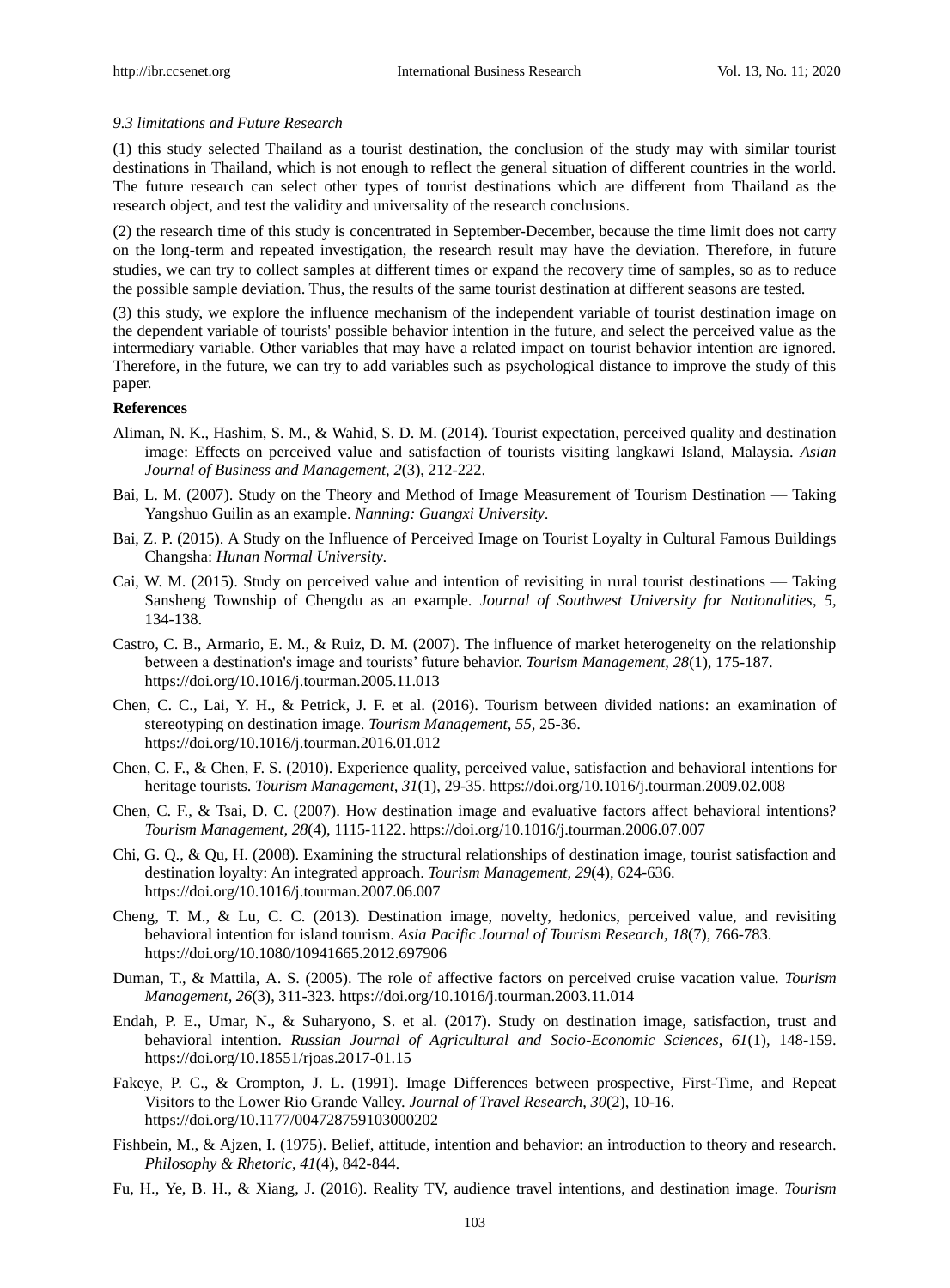*Management, 55,* 37-48. https://doi.org/10.1016/j.tourman.2016.01.009

- Gartner, W. C. (1993). Communication and channel systems in tourism marketing. *Journal of Travel*&*Tourism Marketing, 26*(1), 31-38.
- Guan, X. H., Li, J. Y., & Xie, L. S. (2015). The influence of tourism public service quality on tourism destination image. *Tourism science, 29*(5), 27-38.
- Gunn, C. A. (1972). Vacationscape: Designing tourist regions. *Austin: Bureau of Business Research, University of Texas, 114*.
- Guo, A. X., Huang, F. C., & Li, W. (2013). The Empirical Study on the Key Drivers of Revisiting Intention Comparison of Perceived Value, Perceived Attraction, Tourist Satisfaction and Tourist Trust. *Journal of Jiangxi University of Finance and Economics, 1,* 38-46.
- Guo, A. X., Zhang, Y. F., & Guo, Y. Z. et al. (2019). Influence Mechanism of Tourist Perceived Value Dimension on Revisiting Intention —Based on the Perspective of Team Tourists. *World Geographic Studies, 28*(1), 197-207.
- Han, C. X. (2015). The Relationship between Tourism Perceived Value and Satisfaction and Behavioral Intention. *Human Geography, 3,* 137-144.
- Hu, X. Y., Bai, K., & Wang, L. (2013). Image restoration strategy of tourist destination: scale development and test of association behavior intention . *Human Geography, 5,* 139-146.
- Huang, Y. H., & Huang, F. C. (2007). Study on the Value Model, Measurement and Empirical Study of Tourist Perception. *Journal of Tourism, 22*(8), 42-47.
- Hutchinson, J., Lai, F., & Wang, Y. (2009). Understanding the relationships of quality, value, equity, satisfaction, and behavioral intentions among golf travelers. *Tourism Management, 30*(2), 298-308. https://doi.org/10.1016/j.tourman.2008.07.010
- Hyun, S. S., Wansoo, K., & Lee, M. J. (2011). The impact of advertising on patrons' emotional responses, perceived value, and behavioral intentions in the chain restaurant industry: the moderating role of advertising-induced arousal. *International Journal of Hospitality Management*, *30*(3), 689-700. https://doi.org/10.1016/j.ijhm.2010.10.008
- Jin, N., Lee, H., & Lee, S. (2013). Event quality, perceived value, destination image, and behavioral intention of sports events: The case of the IAAF World Championship, Daegu, 2011. *Asia Pacific Journal of Tourism Research, 18*(8), 849-864. https://doi.org/10.1080/10941665.2012.711336
- Kaesung, M., Ko, Y. J., & Connaughton, D. P. et al. (2013). A mediating role of destination image in the relationship between event quality, perceived value, and behavioral intention. *Journal of Sport Tourism, 18*(1), 49-66. https://doi.org/10.1080/14775085.2013.799960
- Kim, S. H., Holland, S., & Han, H. S. (2013). A structural model for examining how destination image, perceived value, and service quality affect destination loyalty: A case study of Orlando. *International Journal of Tourism Research, 15*(4), 313-328. https://doi.org/10.1002/jtr.1877
- Lban, M. O., Kaşli, M., & Bezirgan, M. (2015). Effects of destination image and total perceived value on tourists' behavioral intentions: an investigation of domestic festival tourists. *Tourism Analysis, 20*(5), 499-510. https://doi.org/10.3727/108354215X14411980111370
- Lee, C. K., Yoon, Y. S., & Lee, S. K. (2007). Investigating the relationships among perceived value, satisfaction, and recommendations: The case of the Korean DMZ. *Tourism Management, 28*(1), 204-214. https://doi.org/10.1016/j.tourman.2005.12.017
- Li, W. (2015). Study on the influence of service scenario on store attachment and customer behavioral intention. *Dalian: Dongbei University of Finance and Economics*.
- Li, W. B., & Zhang, H. M. (2010) Conceptual Model of tourist Perceived Value in Ancient Villages and Empirical Research - A Case study of Zhang Guying Village. *Tourism Science, 24*(2), 55-63.
- Lin, C. H., & Chin, C. T. (2016). A study of the travel information resources, destination image, and behavioral intention of college students on Kenting. *Asian Journal of Business and Management, 4*(6), 239-247.
- Liu, J. Y., & Jing, J. J. (2015). Study on the Influence of Religious Tourism Experience on Tourist's Behavioral Intention — Intermediation of Tourist's Mood. *Tourism Science, 29*(3), 36-48.
- Liu, X., Li, J., & Kim, W. G. (2015). The role of travel experience in the structural relationships among tourists' perceived image, satisfaction, and behavioral intentions. *Tourism & Hospitality Research, 11*(8), 225-232.